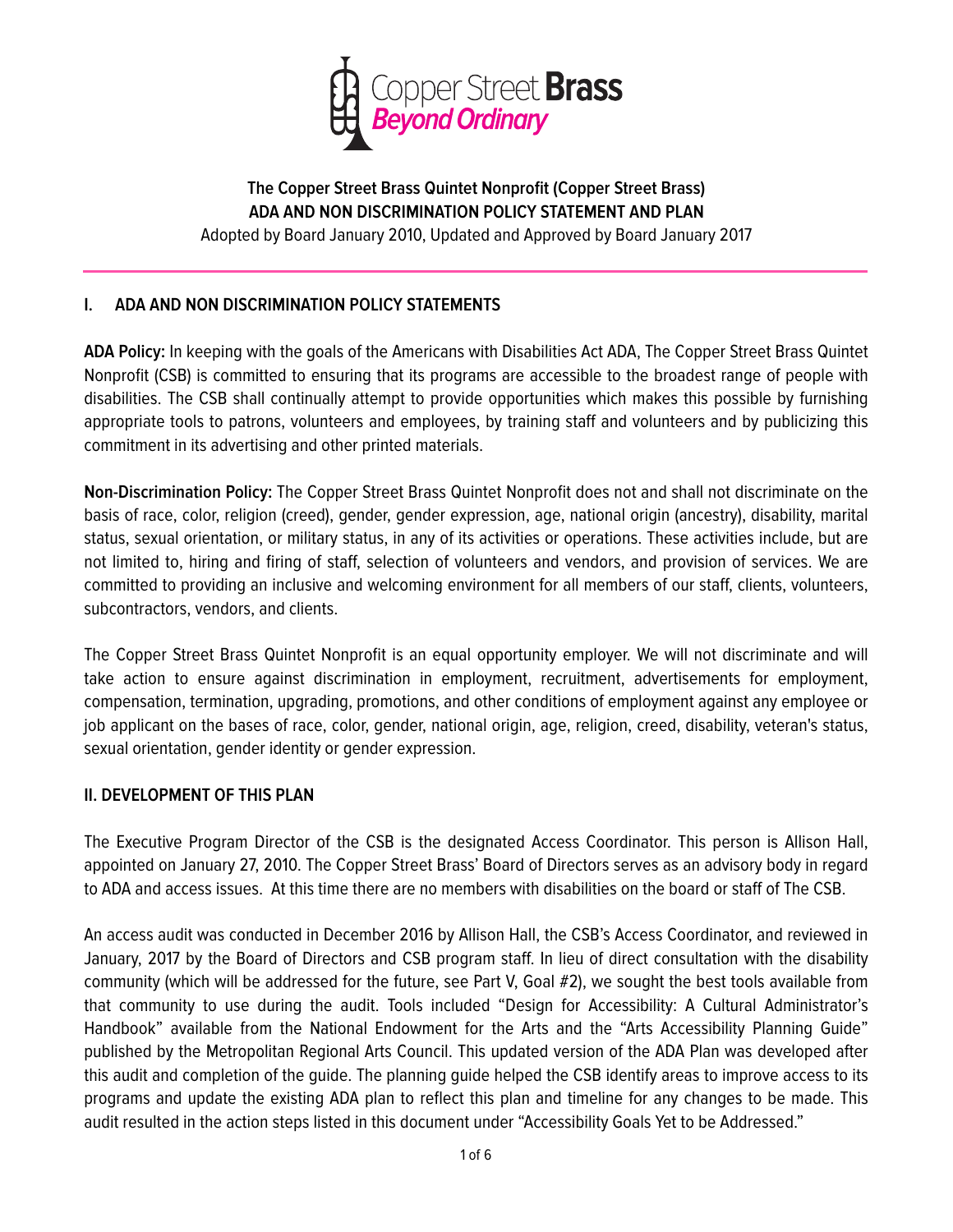### **III. ORGANIZATION DESCRIPTION**

*The mission of the CSB is to represent the Evolution of the Brass Quintet. Through inventive concerts, engaging educational programs, and original musical arrangements, we bring a fresh perspective to instrumental music. To express our artistic voice, we use a dazzling fusion of brass, keyboard, guitar, percussion, and electronic instruments to appeal to a universal audience and go beyond ordinary. This is why the Copper Street Brass matters: we de-compartmentalize music through bold and innovative programming that breaks free from your favorite playlist or expected concert experience. We present an unparalleled variety of music on every single performance, and this variety has become the calling card of the Copper Street Brass.* 

The CSB is the only full-time brass chamber music ensemble in Minnesota, and one of only a handful in the country. We have three main programs: our Twin Cities Concert Series, metro educational residencies, and regional concert & educational tours. Our Twin Cities Concert Series - five unique performances bundled together as a subscription series - continues to exceed audience goals each season and gives our musicians agency to create one-of-a-kind programs which showcase our artistry like "That 70's Show", "An Evening at the Grammys" and "A Brassy Night at the Opera", a collaboration with the Minnesota Opera.

We are celebrating the eighth year of our partnership with the Minneapolis Public Schools, called the "Chamber Music Skills Camp". This year-long program focuses specifically on middle school music students and provides an intensive, in-depth exploration of key musical skills alongside professional musicians using chamber music as the medium. The CMSC develops transferrable leadership and musical skills which students bring back into full band, creating a lasting impact in each middle school music class and beyond.

Our original outreach programming allows us to reach more than 5,500 students of all ages and backgrounds, from kindergarten through college, at one to three-day residencies in communities across the Midwest. We lead over 100 educational programs each season, far more than any other arts ensemble in the Upper Midwest. Our excellence in educational programming has led to recent partnerships such as serving as a Class Notes Artist for Minnesota Public Radio and Artists-in-Residence for The Schubert Club's *KidsJam* and Composer Mentorship programs.

The CSB has been heard by thousands of people outside of the Twin Cities area on local concert series performances, summer music festivals, performances with school bands, and collaborations with other local arts groups. Recent performance activities include concert tours throughout Minnesota, North Dakota, South Dakota, Iowa, Kansas, Montana, and New Mexico. We have captured our exclusive arrangements on five commercially available records. Our artistic excellence was widely recognized in 2013 when we were chosen as a finalist for the prestigious McKnight Artist Fellowship.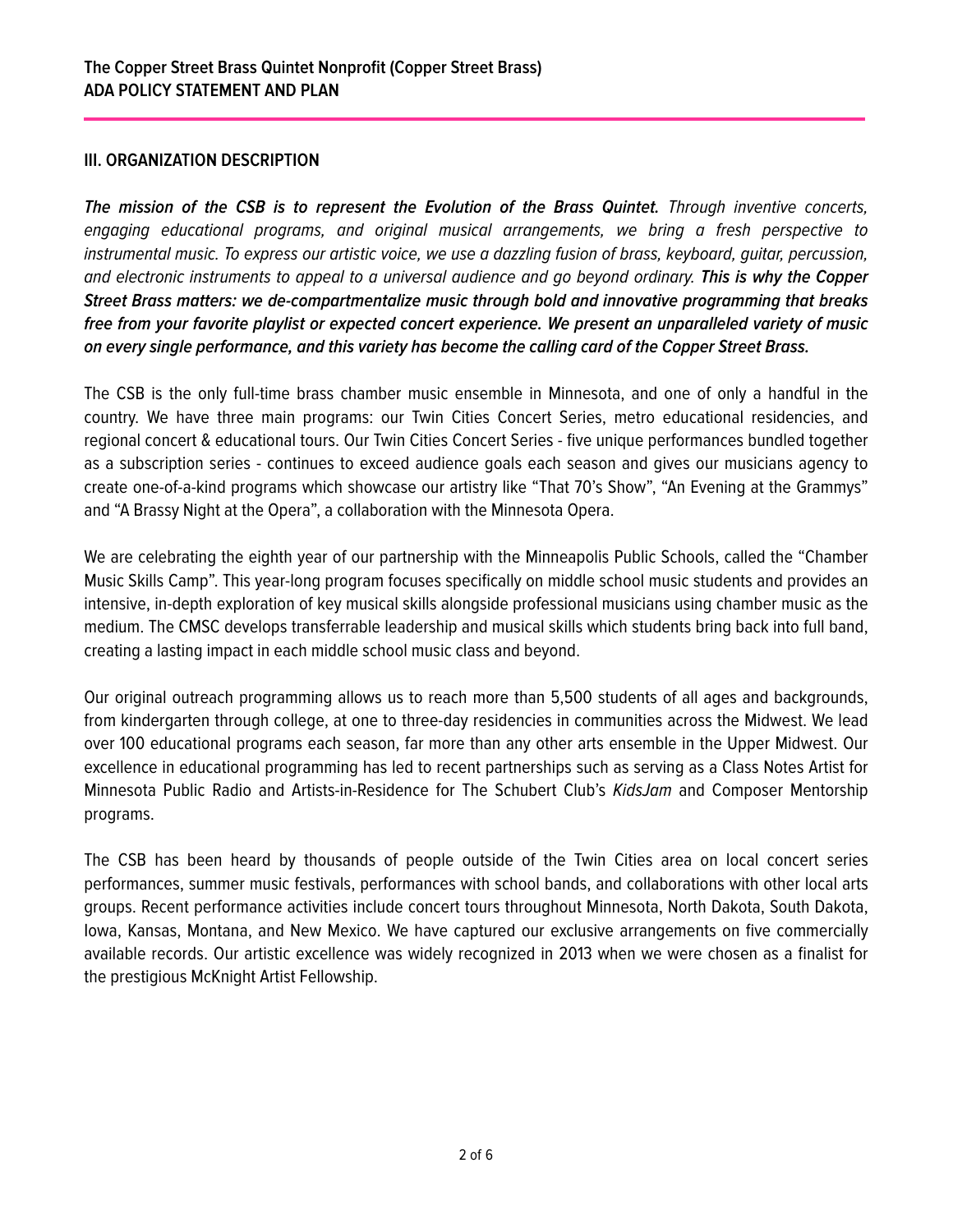## **IV. WAYS IN WHICH FACILITIES, PROGRAMS, AND SERVICES ARE CURRENTLY ACCESSIBLE TO PEOPLE WITH DISABILITIES**

1. a. Performances: CSB Independently-Produced Concerts and Outreach Programs

**Venues:** The CSB does not own or lease a performance venue. The group performs its concerts and outreach programs at a variety of venues such as concert halls, churches, senior living centers and schools. When the CSB secures a concert venue it ensures each venue is ADA compliant and publicizes any relevant accessibility information on the marketing and ticket materials related to each venue. Because each venue is different, the CSB brings its own signage to each venue which is posted to direct patrons to accessible seating areas and other pertinent locations, such as elevators and restrooms.

**Concert Materials and Marketing:** For The CSB's Independently-Produced Concerts and Outreach Programs printed materials typically include:

- A Season Brochure
- Printed Postcards for each concert
- Programs
- Other take-away materials at our merchandise table, such as business cards, flyers and annual report snapshots

These print materials are designed to be clear and easy to read. Design considerations to this end include: size, and variation of fonts, background colors behind fonts, and amount of text on a page. The CSB strives to keep font sizes as large as possible with minimal background colors or other images which may obscure the text. The CSB also uploads concert programs and season brochures to our website that are available to view online, download, or print.

Large print or Braille programs or other accommodations such as ASL interpretation are available for each concert upon advance request (minimum 2 weeks in advance of the program), and this information is posted on our website (www.copperstreetbrass.org/resources.html) and printed in our season brochures.

**Venue Lighting and Sound:** Because the CSB performs in many different venues, the organization has purchased its own sound system and basic lighting setup. The CSB's PA system allows for amplification of instruments and speaking and can be used independently or in tandem with a venue's existing PA system or in-ear listening assistance system (which the CSB uses whenever possible). Lighting varies greatly between venues, from professional stage lighting to full lighting for stage and audience (when performing in a school gymnasium, for example). The CSB's technical rider and contracts requests a volunteer from each venue to operate the lighting with the goal to keep the stage as well-lit as possible and the house appropriately dark but with enough lighting so patrons can read programs and safely see should they need to leave during the performance.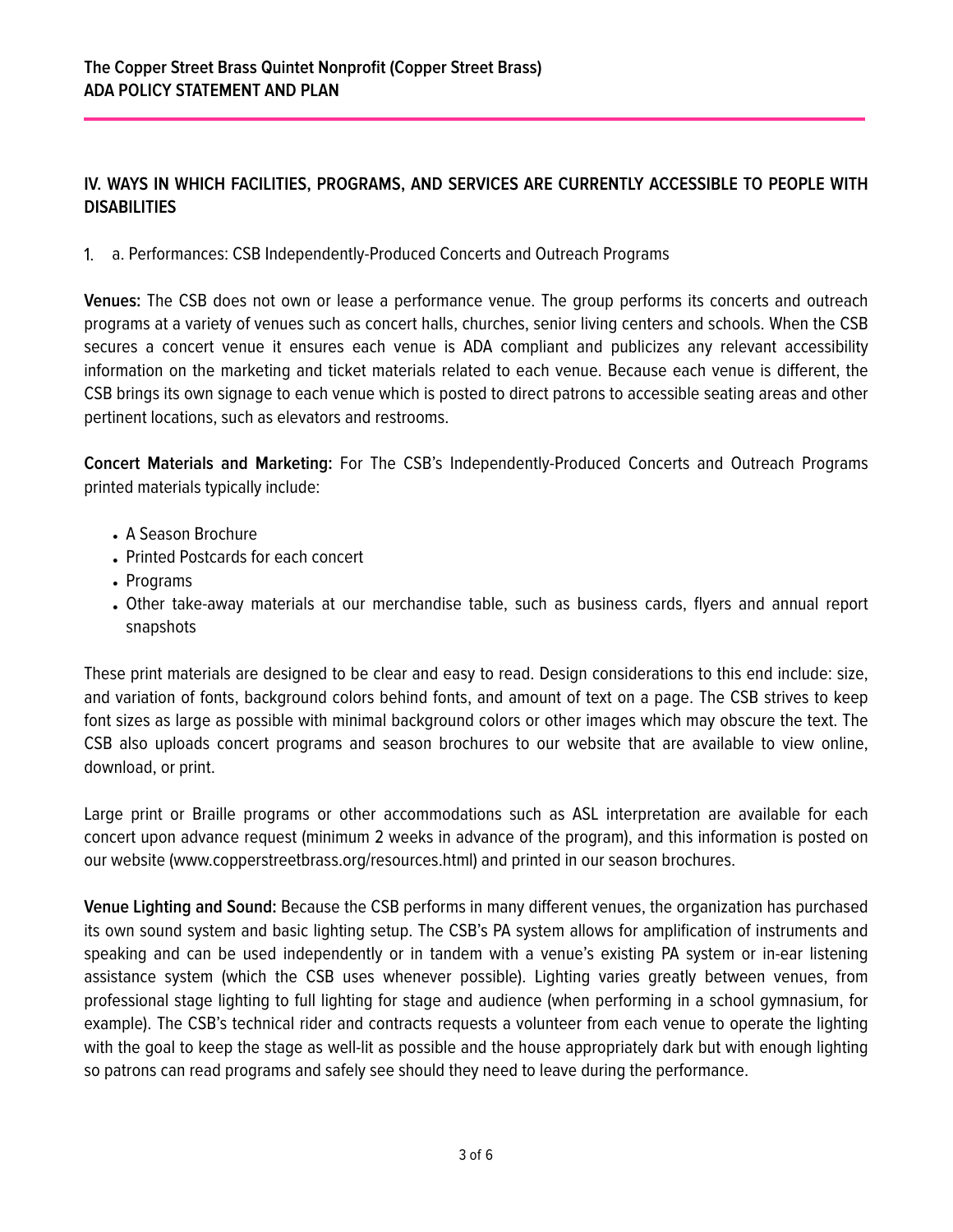Many outreach activities occur in school classrooms and gymnasiums, and the CSB has designed its programs to be adaptable to accommodate students with disabilities. One example of this includes modifying which musicians speak when using voice amplification systems are requested. These systems, typically worn around the neck of only one musician, broadcast to any student who wears an in-ear monitor. Because of this, only the musician wearing the system will speak (as opposed to each musician taking their turn to speak) to be sure that the students may hear all spoken information.

**Parking:** The CSB includes parking information for each venue on its website and printed on each ticket, including location of parking and building entrances and any accessible drop-off areas for cars or busses.

**Volunteers:** The CSB staffs each concert with several volunteers. In venues where access may be more challenging (such as at Hennepin Church, which is ADA compliant but requires an elevator lift to access the main performance space), the CSB recruits extra volunteers and positions them to help in specific areas, such as near elevators and restrooms.

b. Performances: CSB Partnership Concerts and Outreach Programs

In addition to the CSB's Independently-Produced Concerts and Outreach Programs, the group presents many concerts and outreach programs each season in partnership with schools, community concert series presenters and other organizations such as the Science Museum of Minnesota and Hennepin Avenue United Methodist Church. When a concert or outreach program is presented as a partnership or on behalf of another organization, each partner or presenter is responsible for ensuring ADA compliance and all ADA information and communications such as marketing materials or printed concert programs. The overwhelming majority of these concerts and programs are presented in schools (which are ADA compliant), concert halls, or other spaces which are ADA compliant.

### 2. General Access

**Office:** The CSB's office is currently located on the third floor of a building which is not accessible by elevator. Because of this, any meetings are held in an adjoining building that is fully ADA compliant. The CSB utilizes laptop computers and a projector for ease of moving to the other building for our meetings.

**Website (www.copperstreetbrass.org):** The CSB's website is a resource for visitors and patrons that is always accessible. On the website patrons can find organization policies, access information, audience surveys and program information. Accessibility was considered in the design of the website in the following ways:

- Font size, style, face and color
- Easily accessible navigation bar
- Responsive design for ease of reading on desktop or mobile
- "Alt" tags completed for most images
- Easy to find contact information on every page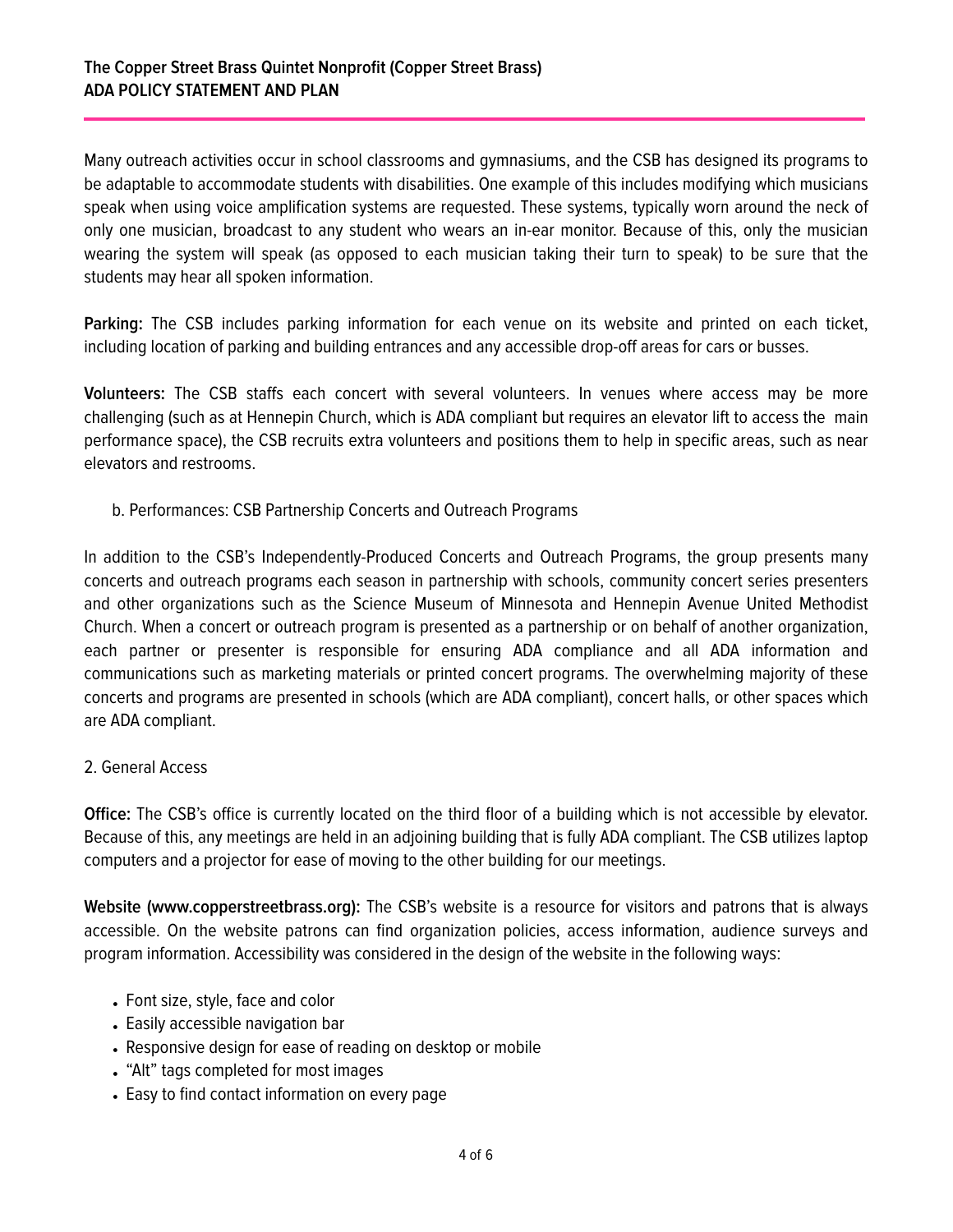**Box Office:** The CSB does not have a physical box office but offers several ways for patrons to purchase tickets: by phone, by mail, online in advance and at the concert. The online ticketing portal follows the same design guidelines as the website and is fully encrypted and secure.

## **V. ACCESSIBILITY GOALS YET TO BE ADDRESSED**

**Goal #1:** Train staff, board and volunteers about access/disability issues

Objective: Find and contract expert in access/disability issues to lead a training session for staff and board. The CSB's Accessibility Coordinator has been unsuccessful in reaching an expert at VSA MN to provide training since Nov. 2016. Action steps included requesting more recommendations for contacts from an access resource at MRAC (since initial contacts did not return repeated requests). Another round of requests will be made in Feb. 2017. After an expert trainer is found, training will occur (Spring 2017). Once training is complete, staff will develop training procedures and guidelines that address accessibility issues for training our volunteers.

Outcome: Staff and board will attend training by end of FY 16-17. Staff develops training plan and modifies volunteer information sheets to include information regarding access/disability issues by first concert of 17-18 Twin Cities Concert Season in October 2017.

**Goal #2:** Include more people with disabilities in access planning and in program audiences

Objective: Identify communities of people with disabilities which have been underserved by the CSB. Develop and deploy marketing materials in those communities to welcome them and explain how activities are accessible. Create ticket pricing structure that includes accommodations for people with disabilities (such as free tickets for caregivers), look at arranging public transportation options for people with disabilities.

Outcome: CSB staff will identify communities of people with disabilities and create and distribute marketing materials to those communities in advance of our 17-18 season. Staff will restructure ticketing system to include more information about accessibility and access for caregivers in summer of 2017. Staff will research transportation options and include information in marketing materials and on website before our 17-18 season. Once a dialogue has begun within those communities, CSB staff will engage individuals to assist in future access planning.

**Goal #3:** Identify other areas where improvements may be made

Objective: Using the completed "Accessibility Plan Worksheet" as a guide, the CSB will seek guidance from a consultant to identify any areas that may have been missed and suggest specific ways those issues may be addressed.